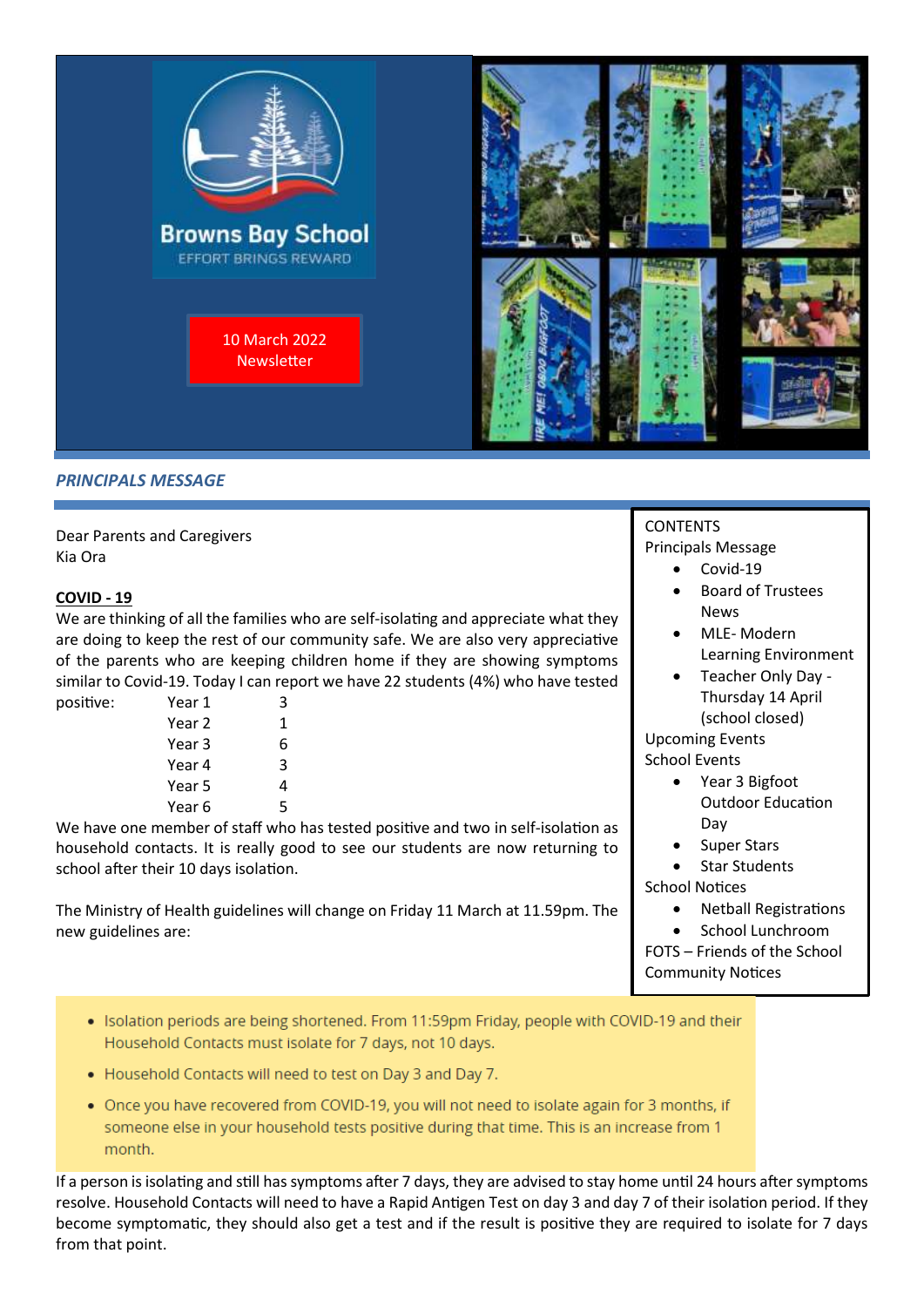Over the past few weeks, I have sent most classes a notice advising of a Covid case in their class (only 7 out of 25 classes have been unaffected). It has been quite difficult ensuring this notice happens in a timely manner as in some cases we are being advised of students being positive quite some time after they have been tested. Also, I will soon be repeating the instructions to some classes as other students in the class test positive. I aim to continue to send out emails in a timely manner to affected classes, yet I would just ask everyone to please follow the guidance below: At Phase 3 of the Omicron response, only cases and household contacts are legally required to isolate.

What we're doing

- We are staying open.
- We are using public health measures to reduce the risk in our settings, including masks, physical distancing and ventilation.
- We have appropriate cleaning procedures in place.

What you need to do

- You and your whānau should be very vigilant about monitoring for symptoms.
- If any symptoms develop, get tested immediately.
- Then, stay at home until you receive a negative result, AND until you or your child is symptom free for at least 24 Hours.
- Wear a face mask when out and about.
- Wash hands often with soap for 20 seconds and dry your hands completely.
- Wash your hands if you have been in a public place or after blowing your nose, coughing, or sneezing.
- Avoid touching your face, and cough or sneeze into your elbow or cover your mouth with tissues.

Symptoms of COVID-19

- A new or worsening cough.
- Sneezing and runny nose.
- A fever.
- Temporary loss of smell or altered sense of taste.
- Sore throat.
- Shortness of breath.

Less common symptoms include diarrhoea, headache, muscle aches, nausea, vomiting, malaise, chest pain, abdominal pain, joint pain, or confusion/irritability.

For more information, go to [the Unite Against COVID-19 website.](https://covid19.govt.nz/health-and-wellbeing/about-covid-19/covid-19-symptoms/)

Please keep your child home if they are unwell. If your Whanau has a positive case or household case, please notify the school through the links on our websit[e https://www.brownsbay.school.nz/index.php/contact/report-absence.](https://www.brownsbay.school.nz/index.php/contact/report-absence)

## **BOARD OF TRUSTEES NEWS**

The Board of Trustees have decided to select a school community member to complete Daniel Smith's remaining term of office until the Board Elections in September this year. To begin this process the Board is required to publish the Notice:

Browns Bay School Board

#### **Casual vacancy for a parent representative**

A casual vacancy has occurred on the school board for an elected parent representative. The board has decided to fill the vacancy by selection. If 10% or more of eligible voters on the school roll ask the board, within 28 days of this notice being published, to hold a by-election to fill the vacancy, then a by-election will be held. Request for a by-election should be sent to Stacey Strang bbs@brownsbay.school.nz before 25 March 2022

This year is an election year for Board members and if you are interested in becoming a Board member, the [NZSTA](https://www.schoolboardelections.org.nz/becoming-a-board-member/)  [website](https://www.schoolboardelections.org.nz/becoming-a-board-member/) has a lot of good information for interested people.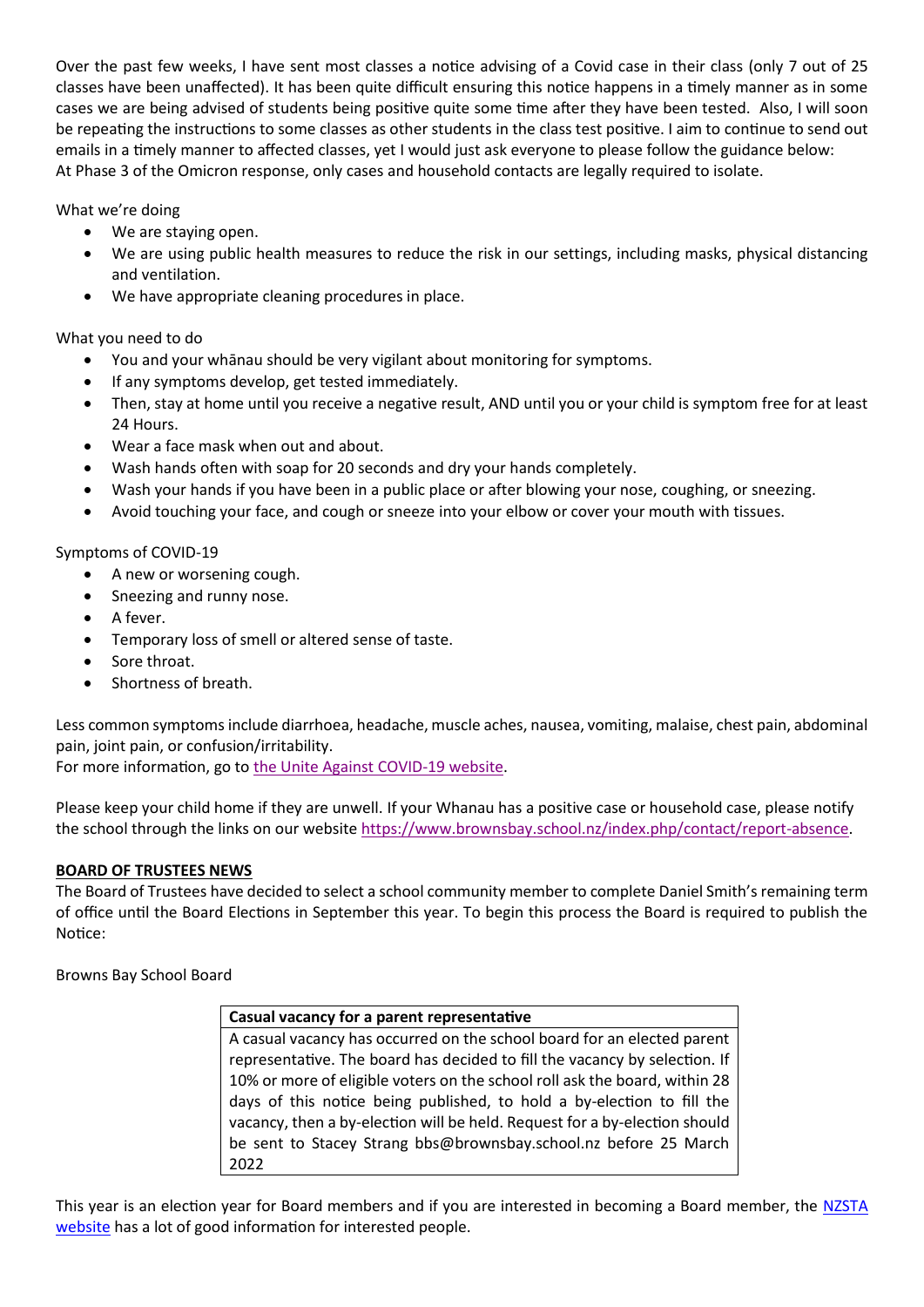### **MLE – MODERN LEARNING ENVIRONMENT**

The Year 5 and 6 teachers spent a day with Jo Robson, our Modern Learning Environment Professional Development Co-ordinator, to plan the transition of our Year 5 and 6 students into the New Build. The Team were able to do a Site Visit to check out the design and spaces. The photos below show how the New Build is progressing, and we are hoping for a late Term 2 or early Term 3 move into the Block.



**NEW BUILD SITE VISIT 02 MARCH Year 5 and 6 Team**



## **TEACHER ONLY DAY – THURSDAY 14 APRIL (SCHOOL CLOSED)**

The Board of Trustees has approved this day as a Teacher Only Day for professional development as part of the Government Accord. This means the school will be closed for instruction on the Thursday and children are not to come to school. All teaching staff will be engaged in professional development. This is the day before the Easter weekend and will be the start of the Term Break.



Peter Mulcahy PRINCIPAL

## *UPCOMING EVENTS*

A full schedule of events for Term 1 2022 is available on our school website calendar with the most current events included in each newsletter.

| Friday 11 March - Junior Outdoor Education Day       | Wednesday 16 March - Level 5 Waterwise          |  |
|------------------------------------------------------|-------------------------------------------------|--|
| Wednesday 23 March - Level 5 Waterwise               | Thursday 24 March - BOT Meeting - 6.30pm - Zoom |  |
| Wednesday 30 March - Level 5 Waterwise               | Tuesday 05 April - Emergency Drill Day          |  |
| Wednesday 06 April - FOTS AGM - 7pm - Staffroom      | Wednesday 13 April - Last day of Term 1         |  |
| Thursday 14 April - Teacher Only Day (school closed) | Monday 02 May - Term 2 Starts                   |  |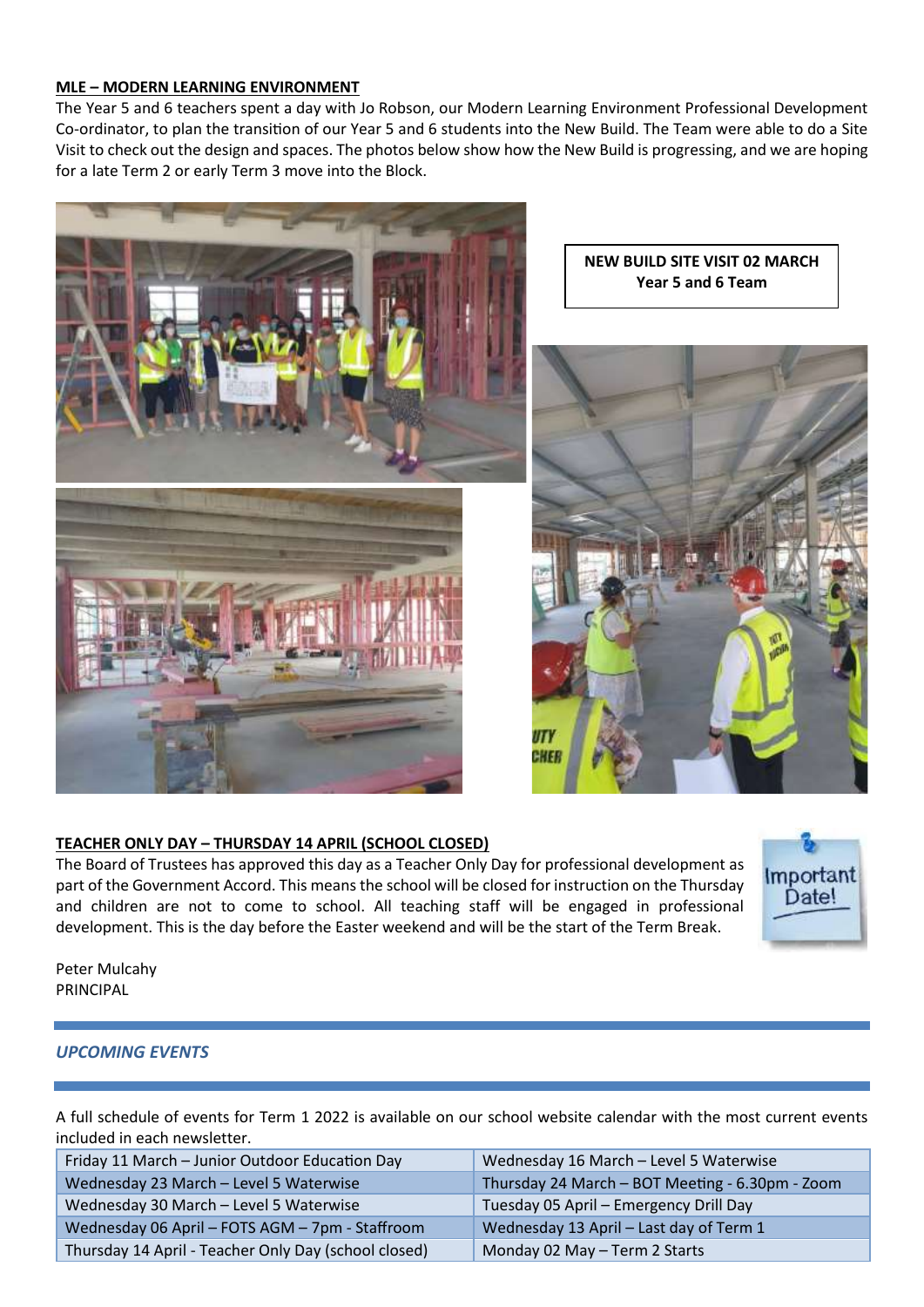#### *SCHOOL EVENTS*

#### **YEAR 3 BIGFOOT OUTDOOR EDUCATION DAY**

What a wonderful time the Year 3's had at their Bigfoot Outdoor Education Day at Long Bay Regional Park on Monday and Tuesday. They were fortunate enough to do a scavenger hunt, tent set up and pack down (including making a milo) and camp games. And let's not forget the extremely tall rock-climbing wall that these brave children climbed! Thank you to all our parent helpers that gave up their day to come down-we could not have done it without you. A special thanks to Ace Wang, Aaron Wright, Trent Barrett, Jaxon Crow, Jenni Crow and Joe O'Sullivan who stood in the hot sun all day belaying our rock climbers.















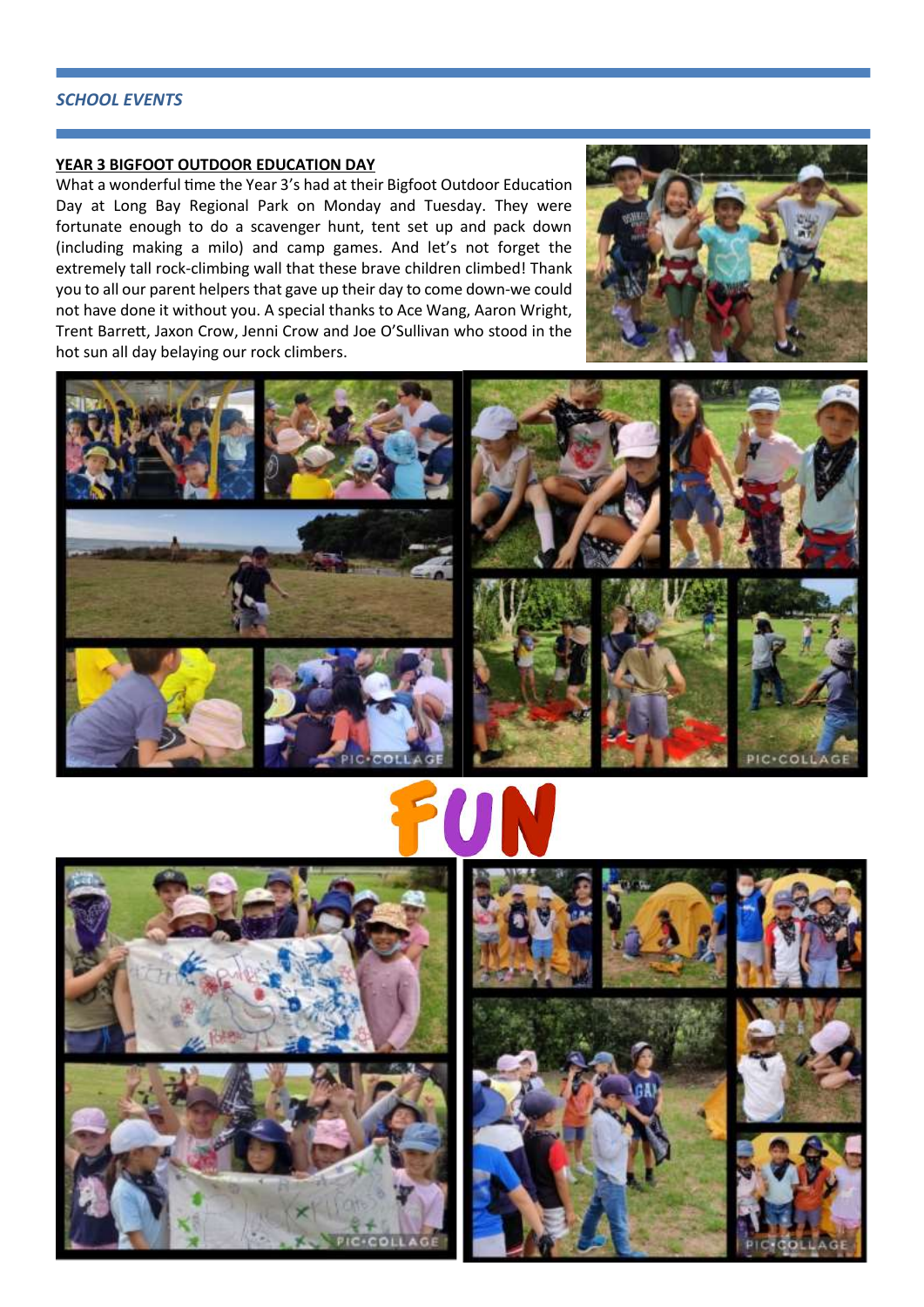



## **SUPER STARS**

Last week we held a virtual assembly on Friday afternoon where Mr Mulcahy announced the student recipients in a pre-recorded video. The following pupils received certificates for their achievements:

**YEAR 0/1 TEAM -** Scarlett Russell R8, Isla Gamble R9, George Frost R10, Zara Mills R11 **YEAR 2 TEAM -** Lian Kim R2, Leonie Berla R3, Ruby Abel R4, Anna Quirk R5 **YEAR 3 TEAM -** Jonathan Zhao R14, Jorja Taylor R15, Maeve McGovern R16, Timmy Wang R17, Mary Barber R34

**YEAR 4 TEAM -** Leo Erp R30, Euan Kim R31, Isobel Edmonds R32, Liam Bezuidenhoudt R33 **YEAR 5 TEAM -** Nathanael Hii R18, Farhaad Rehman R19, Ryan Lau R20, Lisa Yu R21 **YEAR 6 TEAM -** Hannah Joubert R24, Daniel Kim R25, Marcus Marshall R26, Anna Su 27 **VALUES AWARD** - Abbie Lyons R20

**ACHIEVEMENT CUPS** - Jonathan Xu R24, Olivia Chen R27, Blair Yan R19 **SERVICE TO THE SCHOOL -** Niamh Kemp R26

![](_page_4_Picture_7.jpeg)

![](_page_4_Picture_8.jpeg)

![](_page_4_Picture_9.jpeg)

![](_page_4_Picture_10.jpeg)

![](_page_4_Picture_11.jpeg)

![](_page_4_Picture_12.jpeg)

![](_page_4_Picture_13.jpeg)

![](_page_4_Picture_14.jpeg)

![](_page_4_Picture_15.jpeg)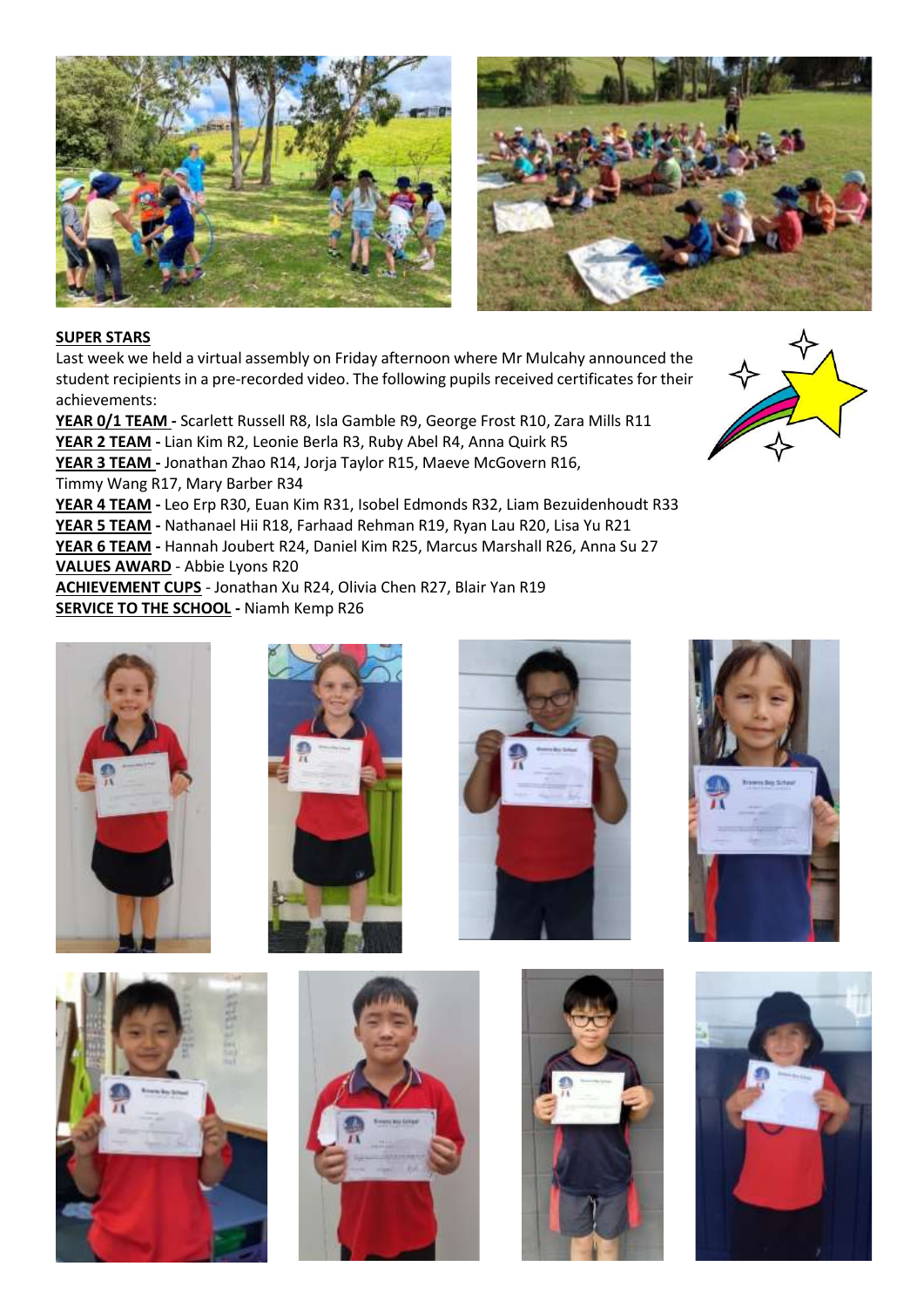![](_page_5_Picture_0.jpeg)

![](_page_5_Picture_1.jpeg)

![](_page_5_Picture_2.jpeg)

![](_page_5_Picture_3.jpeg)

![](_page_5_Picture_4.jpeg)

![](_page_5_Picture_5.jpeg)

![](_page_5_Picture_6.jpeg)

![](_page_5_Picture_7.jpeg)

![](_page_5_Picture_8.jpeg)

![](_page_5_Picture_9.jpeg)

![](_page_5_Picture_10.jpeg)

#### **STAR STUDENTS**

Blair Yan and Celine Shi took part in the most popular children's talent competition amongst the Chinese community - GO! YOUNGSTER held by Skykiwi.com (New Zealand's "most influential" Chineselanguage media). The competition started last year during lockdown by submitting entry videos. They both got into the final of the recitation and drawing groups. Celine also got into the final of the singing group. The final competition was held at Metropolis Museum Events Centre on 20 February and they both received really good results.

![](_page_5_Picture_13.jpeg)

Celine received the silver prize for recitation and drawing and the bronze prize for singing. Blair received the bronze prize for recitation and potential award for drawing.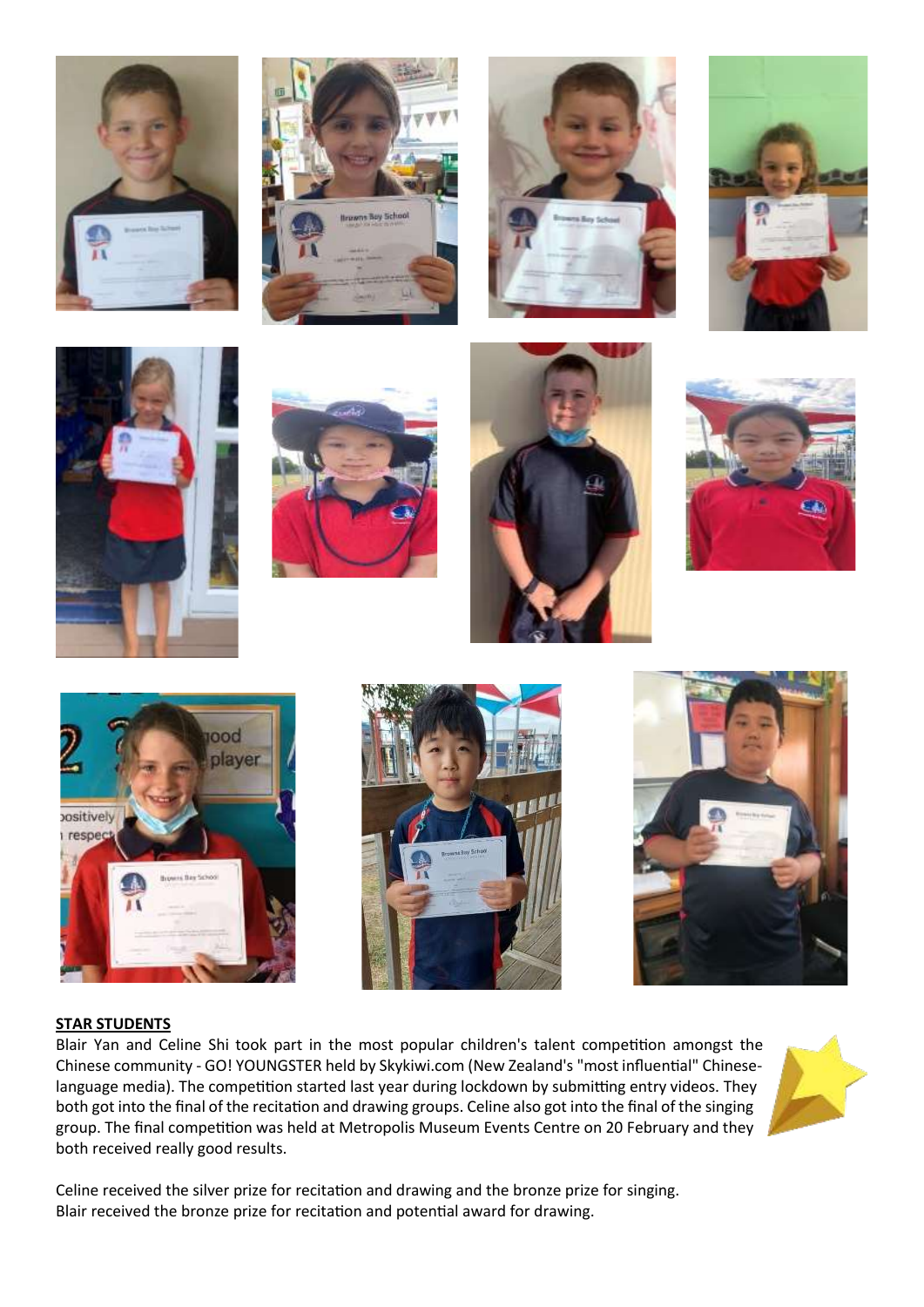![](_page_6_Picture_0.jpeg)

## *SCHOOL NOTICES*

#### **NETBALL REGISTRATIONS**

Netball registrations are now open for the 2022 Winter Netball season which runs over Terms 2 and 3 for interested Year 1-6s.

All information can be found on the netball page on the school website: LINK: <https://www.brownsbay.school.nz/index.php/sports/netball>

Here you will find all the detailed information as well as the registration forms.

## **Key information**:

- 1. Registrations close on 17 March
- 2. Payment is via KINDO
- 3. Kidszplay at this stage will only be operating in the Orange setting.

4. YEAR 5 and 6 – Please note: options for Year 5 and 6 have changed this year. In 2022 there are 2 options for Year 5 and 6. Kidzplay on Saturdays or Netball North Harbour on a Wednesday. There will be no trials for teams this year, however, players should only choose one league and teams will only be able to be created based on the numbers of registrations at each venue. Cherie Bibbie

![](_page_6_Picture_11.jpeg)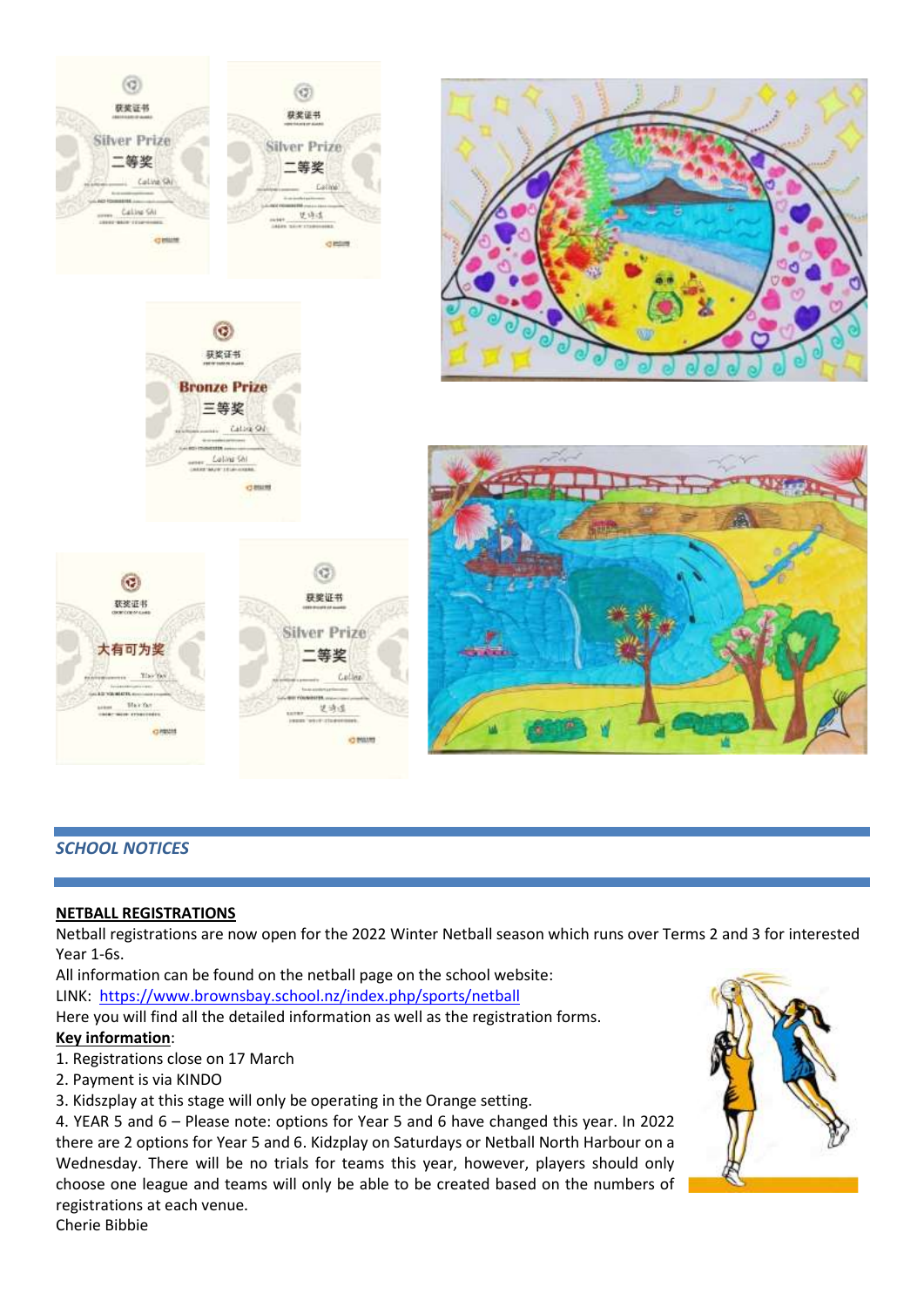The school lunchroom will be **closed** for one day on **Friday 01 April**.

## *FOTS – Friends of the School*

## **ANNUAL GENERAL MEETING & NEXT FOTS MEETING: WEDNESDAY 06 APRIL, 7PM, STAFFROOM**

Interested in joining Friends of the School (FOTS)? The Annual General Meeting is a great time to get involved because it marks the beginning of the FOTS year. All welcome (but please email beforehand to confirm numbers).

Ahead of the AGM, we're calling for nominations from school parents/caregivers for the FOTS executive team roles of President, Vice President, Secretary and Treasurer. These roles have a 1-year term.

Nominations can be made via email to fots@my.brownsbay.school.nz and must be received by Tuesday 05 April, 3:30pm. Position descriptions and the FOTS constitution can be found here: <https://www.brownsbay.school.nz/index.php/about-us/friends-school> If you want to know more, please contact us: fots@my.brownsbay.school.nz

## **SCHOOL UNIFORM DONATIONS**

Do you have any BBS school uniform items in good, clean condition that you would be happy to donate to us for the uniform fundraising sale in **Term 2**? Please leave them *outside* the office over the coming weeks. The time and place of the Uniform Sale in early Term 2 is to be confirmed in the coming weeks.

## **CONTACT FOTS**

If you'd like to subscribe to our volunteer's mailing list, or if you wish to learn more, please email **fots@my.brownsbayschool.nz,** or find us on Facebook **www.facebook.com/Browns-Bay-School-Friends-of-the-School**.

## **FACEBOOK**

Did you know we share a Facebook page with Browns Bay School? For news, photos, updates and event information, search

[www.facebook.com/Browns-Bay-School-Friends-of-the-School](http://www.facebook.com/Browns-Bay-School-Friends-of-the-School)

# *COMMUNITY NOTICES*

![](_page_7_Picture_15.jpeg)

![](_page_7_Picture_16.jpeg)

![](_page_7_Picture_17.jpeg)

![](_page_7_Picture_18.jpeg)

![](_page_7_Picture_19.jpeg)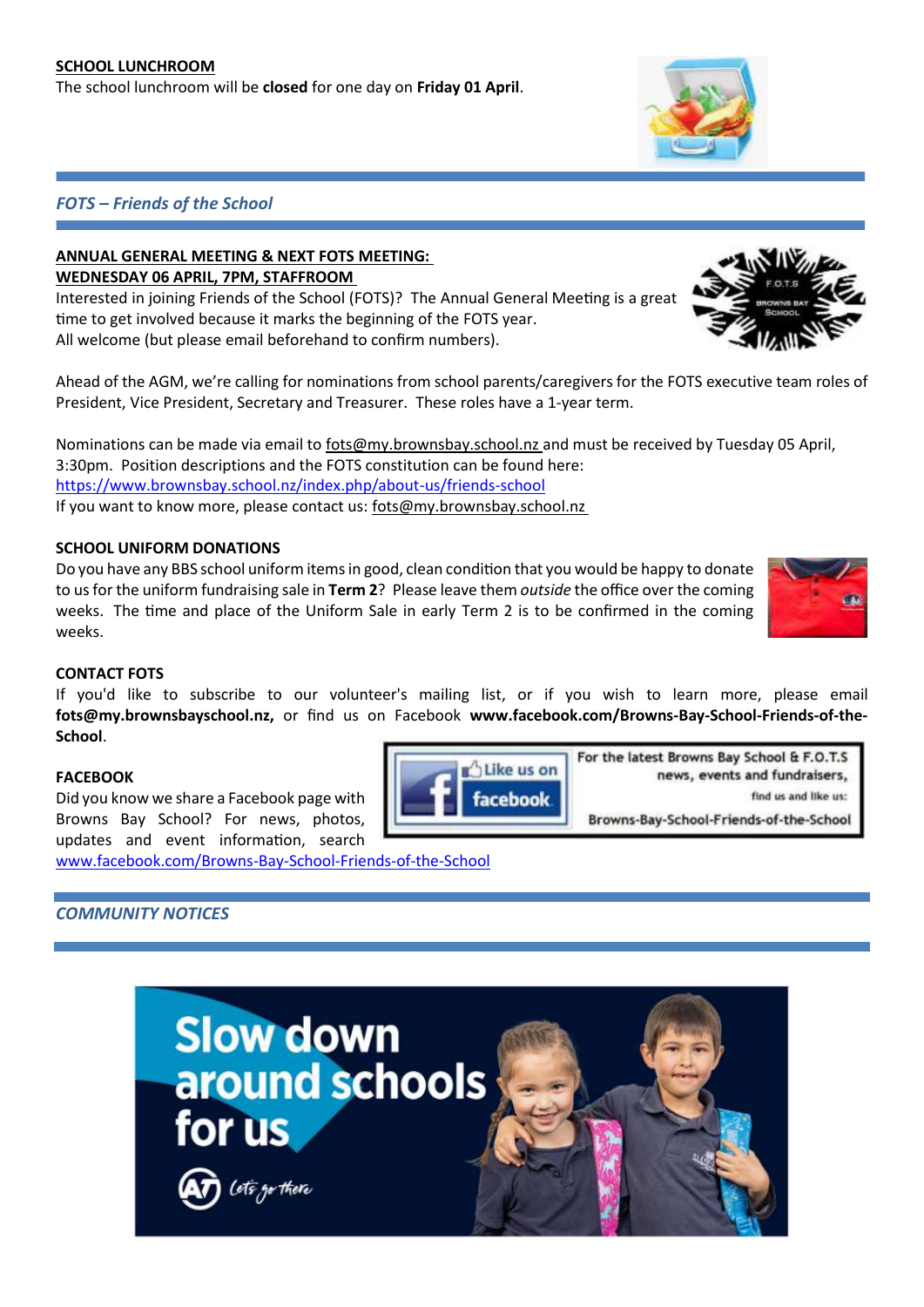![](_page_8_Picture_0.jpeg)